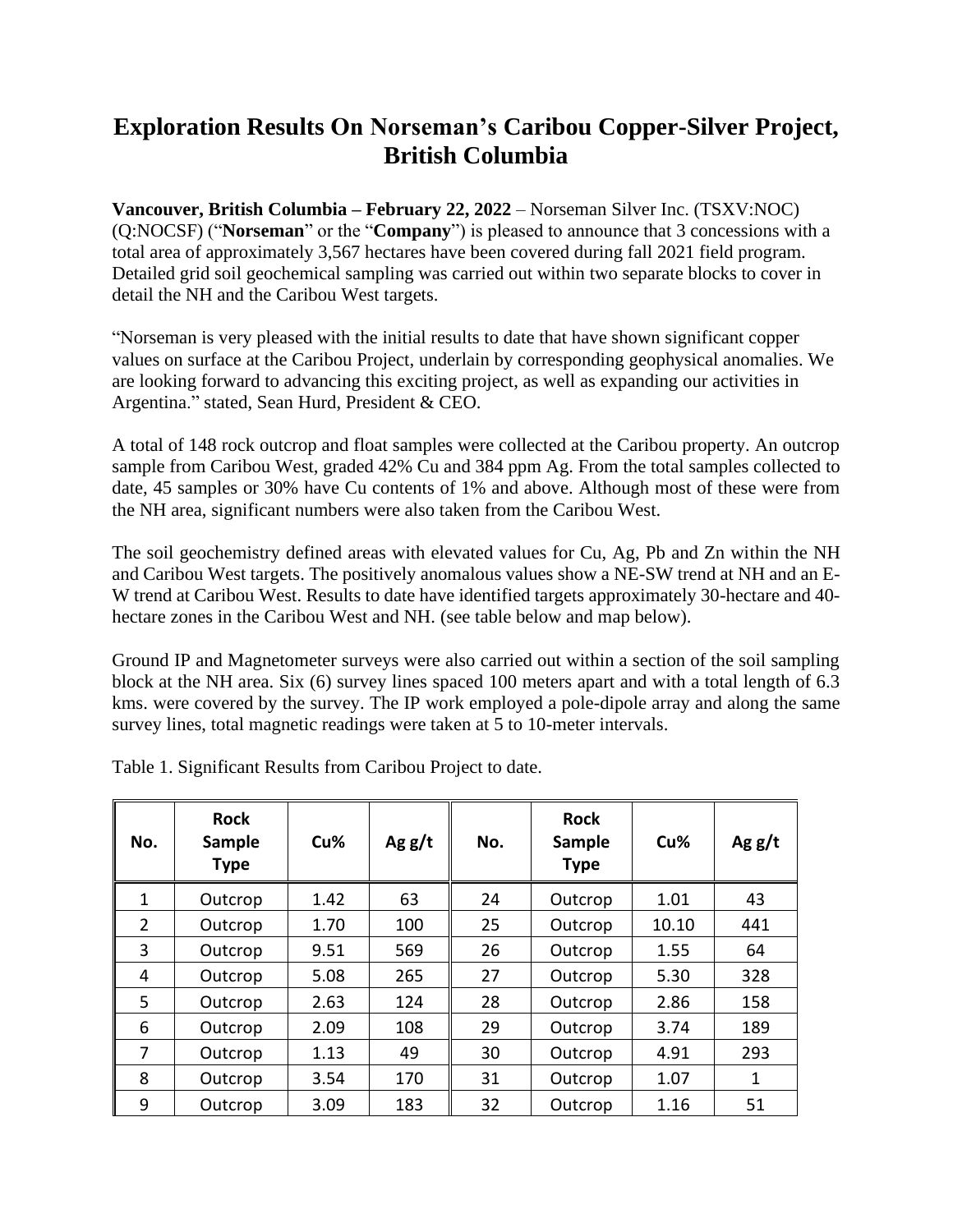| 10 | Float   | 1.97  | 77  | 33 | Outcrop | 1.35  | 61  |
|----|---------|-------|-----|----|---------|-------|-----|
| 11 | Outcrop | 1.11  | 40  | 34 | Outcrop | 2.65  | 78  |
| 12 | Outcrop | 2.06  | 69  | 35 | Outcrop | 3.92  | 99  |
| 13 | Outcrop | 1.46  | 51  | 36 | Outcrop | 1.86  | 40  |
| 14 | Outcrop | 1.84  | 61  | 37 | Outcrop | 2.91  | 67  |
| 15 | Outcrop | 9.45  | 555 | 38 | Outcrop | 2.84  | 161 |
| 16 | Outcrop | 2.97  | 126 | 39 | Outcrop | 2.27  | 76  |
| 17 | Outcrop | 1.24  | 44  | 40 | Float   | 2.16  | 193 |
| 18 | Outcrop | 2.12  | 67  | 41 | Outcrop | 6.33  | 345 |
| 19 | Outcrop | 1.70  | 123 | 42 | Float   | 5.61  | 320 |
| 20 | Outcrop | 2.81  | 215 | 43 | Float   | 12.00 | 547 |
| 21 | Outcrop | 1.32  | 53  | 44 | Outcrop | 9.61  | 572 |
| 22 | Outcrop | 42.00 | 384 | 45 | Outcrop | 2.66  | 104 |
| 23 | Outcrop | 1.00  | 65  |    |         |       |     |

## Qualified Person

The technical information in this news release was reviewed by Rene Victorino, P. Geo., Vice President for Exploration of Norseman Silver Inc., a qualified person as defined under National Instrument 43-101 (NI 43-101).

This press release does not constitute an offer to sell or a solicitation of an offer to buy any of the securities in the United States. The securities have not been and will not be registered under the United States Securities Act of 1933, as amended, or any state securities laws and may not be offered or sold within the United States or to or for the account or benefit of a U.S. person (as defined in Regulation S under the United States Securities Act) unless registered under the U.S. Securities Act and applicable state securities laws or an exemption from such registration is available.

## **On behalf of Norseman Silver Inc.**

*Sean Hurd* President and CEO

**For further information, please contact:** Sean Hurd T: 604 505-4554 [info@norsemansilver.com](mailto:info@norsemansilver.com)

*Neither TSX Venture Exchange nor its Regulation Services Provider (as that term is defined in the policies of the TSX Venture Exchange) accepts responsibility for the adequacy or accuracy of this release. CAUTIONARY STATEMENT REGARDING FORWARD-LOOKING INFORMATION:*

*This news release includes certain "forward-looking statements" which are not comprised of historical facts. Forward looking statements include estimates and statements that describe the Company's future plans, objectives or goals,*